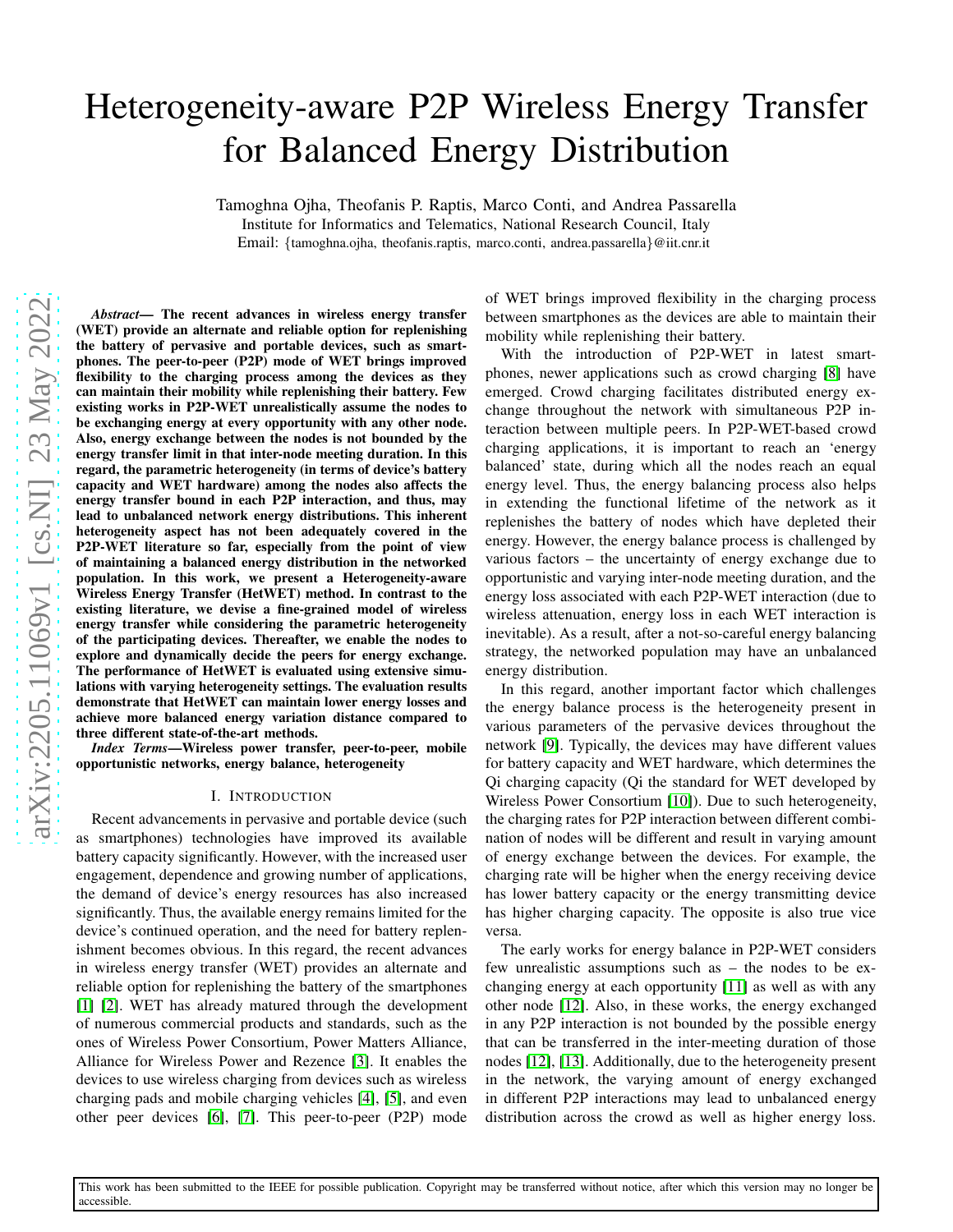The existing P2P-WET techniques did not consider the factor of heterogeneity present among the devices of the network. Therefore, the energy balancing process in those works is likely to be affected by the varying energy loss and unbalanced energy distribution.

*1) Novelty of the Current Work:* In this paper, we present a Heterogeneity-aware Wireless Energy Transfer method, named *HetWET*, for energy balancing of the network. Our objective in *HetWET* is to achieve energy balancing of the network such that the overall energy loss is minimized and the total energy variation between the nodes also minimized. To achieve these objectives, *HetWET* (a) first dynamically computes the charging rate for each P2P interaction, and (b) proactively estimates the energy loss and the variation in energy distribution for all possible peers. Then (c) the peers are chosen for P2P-WET such that the energy loss is minimized and distribution is balanced. In summary, our specific contributions in this work are the following:

- We devise a fine-grained model of network-wide P2P wireless energy transfer while considering the heterogeneity of the participating devices.
- We design a method enables the nodes to explore and dynamically decide the peers for energy exchange.
- We leverage the proactive estimation of the energy loss and energy variation for peer selection, and thereby minimizing both overall energy loss and variation.

The rest of the paper is organized as follows. In Section [II,](#page-1-0) we discuss the related literature. The proposed network model and key concepts are presented in Section [III.](#page-1-1) The proposed *HetWET* method is presented in Section [IV,](#page-2-0) and in Section [V,](#page-3-0) we discuss the parameter evaluation settings, benchmarks and simulation results. Finally, Section [VI](#page-4-0) concludes the paper citing directions for future research.

#### II. RELATED WORKS

<span id="page-1-0"></span>In this section, we discuss the related works in two categories. The works in the first category focuses on energy balancing with low energy loss. Nikoletseas *et al.* [\[11\]](#page-5-10) considered both loss-less and lossy WET, and then, estimate the upper bound of time required to energy balance the whole network for both the scenarios. The authors propose three methods for both the scenarios with objectives targeting minimization of energy loss and time to reach energy balance. In another work, Dhungana *et al.* [\[12\]](#page-5-11) proposed three different energy exchange methods with the objective of minimizing the energy loss in the energy balance process. In contrast to the works of this category, in our proposed method, we consider a heterogeneous setting. We perform peer selection such that to minimize the energy loss as well as energy variation among the nodes while dynamically computing the energy to be exchanged between heterogeneous nodes.

The next category of works, focuses on different issues impacting the energy balance process. The impact of social networks on peer selection for P2P-WET was first introduced by Raptis [\[8\]](#page-5-7). The author devises two socially-motivated energy exchange strategies for the users explicitly focused on users' social relations. Ojha *et al.* [\[14\]](#page-5-13) highlighted the issues of user mobility affecting the P2P energy exchange. The authors leverage the mobility information for improving the peer selection process during P2P-WET. In another work [\[15\]](#page-5-14), the authors incorporated the joint issue of user mobility as well as the influence of user's social impact on energy balancing process. The authors considered two dimensions of social information, social context and social relations, for predicting the P2P energy exchange opportunities. In *HetWET*, we explicitly focus on the issue of device heterogeneity impacting the energy balance process and devise fine-grained model for heterogeneity-aware energy exchange for improved decision on peer selection.

### III. NETWORK MODEL

<span id="page-1-1"></span>We assume total  $m$  users (also termed as 'nodes' in this paper) each with a smartphone present in the network which is deployed over an area of interest. We denote the users as  $U =$  $\{u_1, u_2, \dots, u_m\}$ . We denote the residual energy levels of the users' devices at time t as,  $\mathcal{E}_t = \{E_t(1), E_t(2), \cdots, E_t(m)\}.$ The nodes are mobile and thus, their location changes over time. For example, at time  $t$ , the locations of the nodes are referred as  $L(t) = \{l_t^1, l_t^2, \cdots, l_t^n\}.$ 

Unlike previous works, in this work, we incorporate the issue of heterogeneity among the users participating in P2P-WET. Subsequently, we assume that the users are equipped with different types of smartphones, different battery capacity and heterogeneous WET hardware. Now-a-days, the feature of P2P-WET is available in various smartphones, mostly highend, by leading manufacturers such as Samsung and Huawei using the technology PowerShare [\[6\]](#page-5-5) and reverse wireless charging [\[7\]](#page-5-6). Using these technologies, one user can wirelessly charge in a P2P fashion another user's smartphone, assuming that both the devices are Qi certified [\[10\]](#page-5-9) (compatible with Qi standard), and thus, compatible for P2P-WET. Let,  $C_j$  and  $V_i$  refer to the battery capacity  $(mAh)$  and voltage (volts) for user  $u_i$ .  $Q_i$  denotes the charging capacity (Wh) of  $u_i$ 's smartphone when using PowerShare or reverse wireless charging technology. Next, we compute the charging rate  $(\alpha_{ij})$ for any P2P-WET interaction  $(u_i)$  is the energy transmitter and  $u_j$  is the receiver) where the devices have different battery capacity and WET hardware.

<span id="page-1-2"></span>
$$
\alpha_{ij} = \frac{100}{60 \times \frac{C_j \times V_j}{1000 \times QI_i}}
$$
\n<sup>(1)</sup>

Here, the charging rate is computed in % of charge/minute for any P2P-WET between  $u_i$  and  $u_j$ . The values 100, 60, and 1000 are used to denote the full charge (100%), hour to minute conversion, and  $mWh$  to  $Wh$  conversion of the denominator, respectively.

Now that we have computed the charging rate, we can calculate the amount of energy (or charge) transferred between  $u_i$  and  $u_j$  for a duration of  $\tau_t^{ij}$ .

<span id="page-1-3"></span>
$$
e_{ij}^t = \alpha_{ij} \times \tau_t^{ij} \tag{2}
$$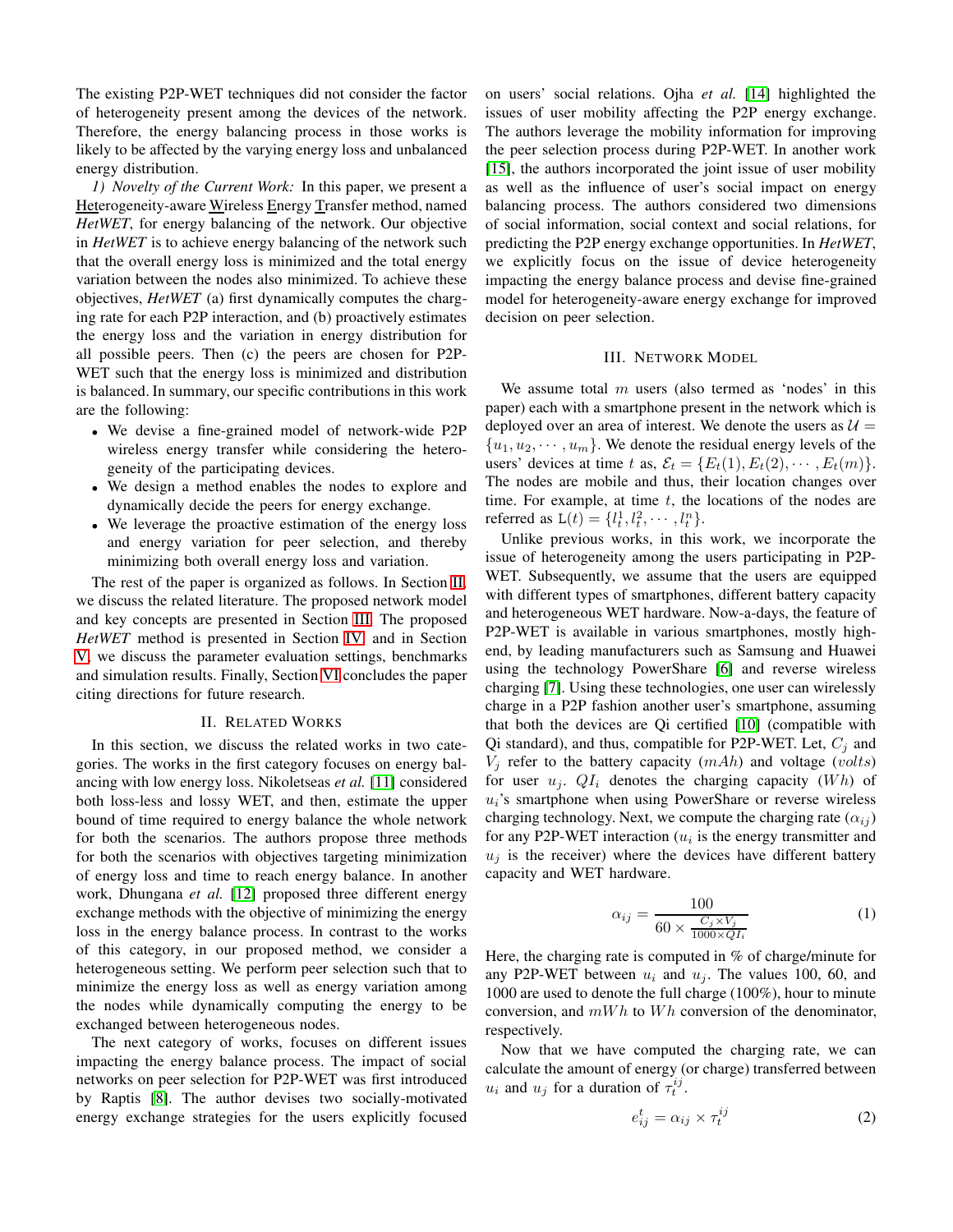For a transfer of  $e_{ij}^t$  energy from node  $u_i$  to  $u_j$  for a time duration  $(\tau_t^{ij})$ ,  $u_j$  receives only a fraction  $((1 - \beta) \times e_{ij}^t)$  of the actual energy transferred by  $u_i$  due to energy loss. Thus, the remaining energy of these nodes are computed as,  $(E_t(i)$  $e_{ij}^t, E_t(j) + (1 - \beta)e_{ij}^t$ , where  $\beta \in [0, 1)$  is the energy loss factor. Here, following the modeling approach of numerous works (such as [\[8\]](#page-5-7), [\[12\]](#page-5-11), [\[16\]](#page-5-15)), we consider that  $\beta$  is constant for all P2P-WET interactions between different heterogeneous devices. Also, the energy levels of any other node ( $\forall u_k \in$  $\mathcal{U}, u_k \neq u_i, u_j$  in the network remains unchanged for the energy transfer between nodes  $u_i$  and  $u_j$ .

Next, we define a parameter named the energy variation distance which refers to the amount of energy variation among the deployed nodes. The computation of the variation distance is presented in [\[11\]](#page-5-10), [\[13\]](#page-5-12) using probability theory and stochastic processes. For example, if  $P$  and  $Q$  are two probability distributions defined over the sample space of  $U$ , then, the total variation distance,  $\delta(P, Q)$ , is computed as,

$$
\delta(P,Q) = \sum_{x \in \mathcal{U}} |P(x) - Q(x)| \tag{3}
$$

The energy distribution of nodes  $(\mathcal{E}_t(u))$  at time t is defined as,

$$
\mathcal{E}_t(u) = \frac{E_t(u)}{E_t(\mathcal{U})} \qquad \text{where, } E_t(\mathcal{U}) = \sum_{u \in \mathcal{U}} E_t(u) \qquad (4)
$$

Subsequently, the average network energy is calculated as,

$$
\overline{E}_t = \frac{E_t(\mathcal{U})}{m}.
$$
\n(5)

We assume that the nodes move from one location to another. The user movement in the considered area depends on their own interests only and not affected by the activity of other users. It is also assumed that the users tend to stay similar amount of time while revisiting any specific location. The users staying at same location for a certain amount of time can engage in P2P energy exchange. Specifically, the contact  $(v_{ij}^t)$  between any two nodes  $u_i$  and  $u_j$  for a duration of  $\tau_i^{ij}$ is considered valid when the following conditions are satisfied  $\forall t \in \tau_t^{ij}$ ,

$$
\nu_{ij}^t = \begin{cases} 1, & l_t^i = l_t^j \text{ and } \tau_t^{ij} \ge t_{min}, \\ 0, & \text{otherwise} \end{cases}
$$
 (6)

where  $l_t^i$  and  $l_t^j$  are the locations of  $u_i$  and  $u_j$ .  $t_{min}$  is the minimum required time for a successful P2P energy transfer.

Our objective in this paper is to minimize the overall energy loss (which maximizes the total network energy) and energy variation distance. Let, at T time, the total energy loss is  $\mathcal{L}_T$ and the energy variation distance is  $\delta(\mathcal{E}_T, \mathcal{U}_T)$ , where  $\mathcal{U}_T$  is the target uniform energy distribution.

 $\sum_{\forall u_i \in \mathcal{U}} E_T(i)$ , is computed as, The total energy of the network at time  $T$ ,  $E_T$  =

$$
\sum_{\forall u_i \in \mathcal{U}} E_T(i) = E_0(i) - \sum_{t \in T} \sum_{\forall u_j \neq u_i} e_{ij}^t + \sum_{t \in T} \sum_{\forall u_j \neq u_i} (1 - \beta) e_{ji}^t
$$
\n(7)

where  $E_0(i)$  refers to the initial energy level of  $u_i$ . where  $E_0(i)$  refers to the initial energy level of  $u_i$ .<br>  $\sum_{t \in T} \sum_{\forall u_j \neq u_i} e_{ij}^t$  and  $\sum_{t \in T} \sum_{\forall u_j \neq u_i} (1 - \beta) e_{ji}^t$  compute the energy transmitted and received by  $u_i$  from other nodes, respectively.

## <span id="page-2-0"></span>IV. HETWET: HETEROGENEITY-AWARE WIRELESS ENERGY TRANSFER

In this section, we discuss the proposed heterogeneityaware wireless energy balancing algorithm. We first define the parameters towards achieving our objective of minimizing energy loss and the variation distance. Thereafter, we present the algorithm showing the peer selection process for any user.

First, we compute the energy loss during the P2P energy exchange between  $u_i$  and  $u_j$ . It is computed as,

<span id="page-2-1"></span>
$$
EL_{ij} = \beta \times e_{ij}^t \tag{8}
$$

Now, we compute the change in energy variation distance explicitly for the P2P-WET interaction between  $u_i$  and  $u_j$ . The updated energy variation distance for  $u_i$  and  $u_j$  will be the difference between its energy level and average network energy. Therefore, the change in energy variation distance  $EVD_{ij}$  is,

<span id="page-2-2"></span>
$$
EVD_{ij} = \left[ \left( E_t(i) - e_{ij}^t \right) - \overline{E}_t \right] + \left[ \overline{E}_t - \left( E_t(j) + (1 - \beta) \times e_{ij}^t \right) \right] \tag{9}
$$

It is important to note that both Equation [\(8\)](#page-2-1) and [\(9\)](#page-2-2) are inclusive of the heterogeneity present between the nodes as we include the dynamic computation of the charging rate.

Next, we compute a factor named 'selectivity factor'  $(\Phi_{ij})$ , which refers to the selection benefit for this pair of nodes  $(u_i)$ and  $u_i$ ).  $\Phi_{ij}$  considers both energy loss and energy variation distance for any P2P energy exchange between  $u_i$  and  $u_j$ . As our objective is to minimize both energy loss and variation, we need to select the peers with lowest value of  $\Phi_{ij}$ . Here, we computed  $\Phi_{ij}$  as,

<span id="page-2-3"></span>
$$
\Phi_{ij} = w_{EL} \times \frac{EL_{ij}}{\sum_{u_k \in N_{u_i}} EL_{ik}} + w_{EVD} \times \frac{EVD_{ij}}{\sum_{u_k \in N_{u_i}} EVD_{ik}}
$$
\n(10)

where,  $w_{EL}$  and  $w_{EVD}$  denote the weightage for the energy loss and energy variation distance components.  $N_{u_i}$  denotes the set of possible peers of  $u_i$ .  $N_{u_i}$  is computed as the set of users satisfying a valid contact, and their energy levels in the opposite side of energy balance level compared to  $u_i$ . This design choice of choosing nodes with energy in opposite sides of energy balance level ensures higher possibility for both nodes reaching energy balance level. Interested readers may refer to [\[12\]](#page-5-11), [\[14\]](#page-5-13). Thus, the computation of  $N_{u_i}$  is as follows,

$$
N_{u_i} = \bigcup_{\forall u_k, l_t^{u_k} = l_t^{u_i}} u_k \quad \text{where, } E_t(u_k) < \overline{E}_t \text{ if } E_t(u_i) > \overline{E}_t
$$
\n
$$
Or, E_t(u_k) > \overline{E}_t \text{ if } E_t(u_i) < \overline{E}_t \quad (11)
$$

Now, our objective for the P2P energy exchange over the whole network is to minimize the energy loss as well as the energy variation distance. Therefore, we just need to choose

 $\Gamma$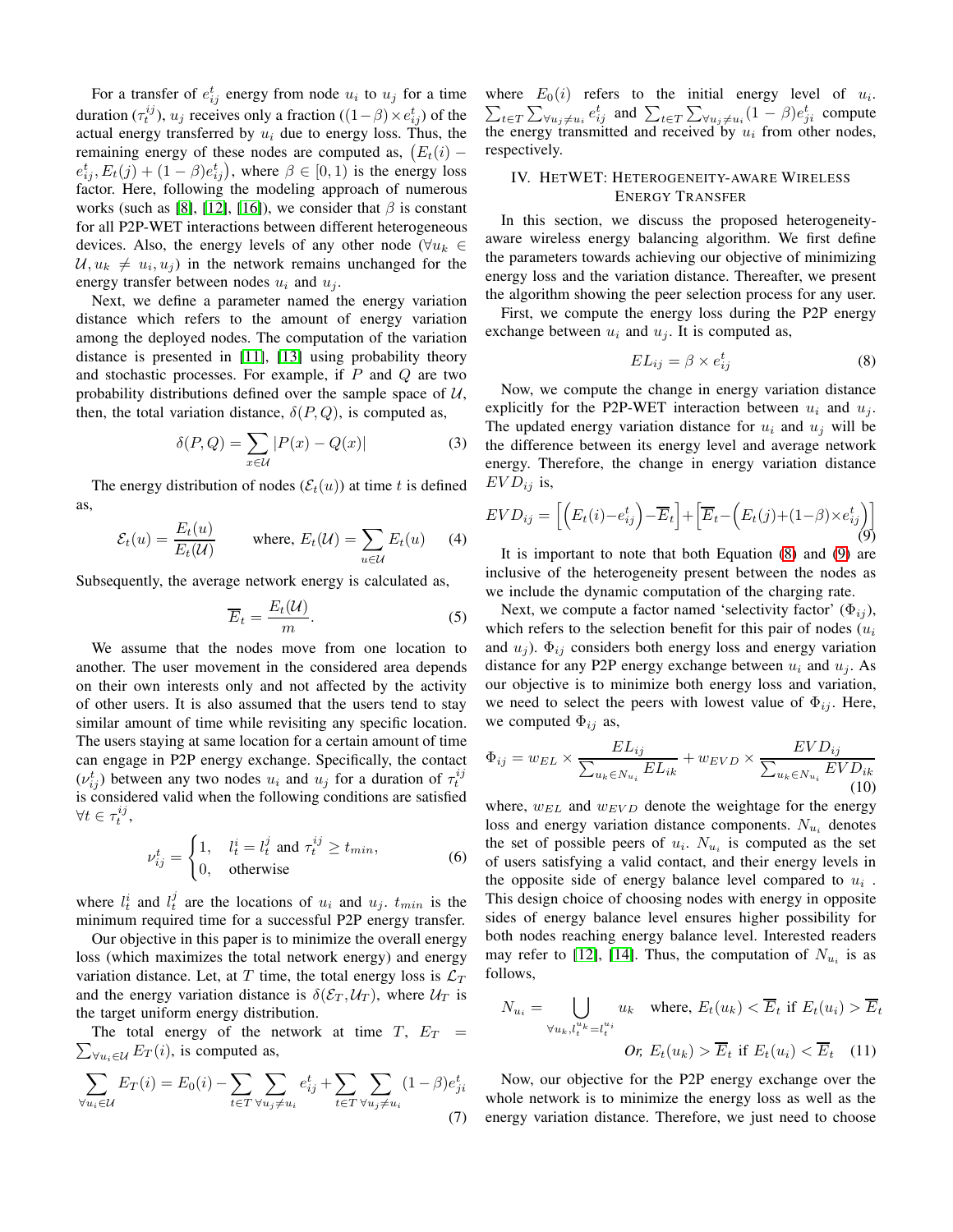the user with minimum value of selectivity factor for energy exchange with  $u_i$  such that both energy loss and energy variation distance remain minimum.

$$
u_j = \underset{u_j \in \mathcal{U}}{\arg \min} \, \Phi_{ij} \qquad u_j \neq u_i \tag{12}
$$

In Algorithm [1,](#page-3-1) we list the steps followed for finding the peer for any node while considering heterogeneous configurations of the devices. We first (lines 5-6) select the node (say,  $u_i$ ) with energy level closest to the target energy balance level  $(E^*)$ , as  $u_i$  is the closest node to reach energy balance level.  $\overline{E}^*$  is computed as shown by [\[12\]](#page-5-11),

$$
\overline{E}^* = \frac{-(1-\beta) + \sqrt[2]{(1-\beta)}}{\beta} \qquad \forall \beta \in [0,1], m \longrightarrow \infty
$$
\n(13)

Next, we find the potential peers  $(N_{u_i})$  for  $u_i$  (lines 7-9) and then, for interaction with each such peer, we estimate the energy loss and variation distance, and the selectivity factor (lines 10-17). We, then, find the peer (say,  $u_i$ ) with minimum value of the selectivity factor as the selected peer for  $u_i$  (line 18). Then, the P2P energy exchange is performed between each such pair of peers, and if the nodes' updated energy equals  $\overline{E}^*$ , we consider it as being reached energy balance level.

## V. PERFORMANCE EVALUATION

#### <span id="page-3-2"></span><span id="page-3-0"></span>*A. Simulation Settings*

In our experiments, we consider 100 smartphone carrying users distributed uniformly at random over 5 different locations. These smartphones have different battery capacity  $(C_i)$ and charging capacity  $(QI_i)$  distributed uniformly at random allocated from three different set of values:  $(C_i, QI_i) \in$  $\{(5000, 5), (4500, 4), (4000, 3)\}.$  In another set of experiments, we also vary the heterogeneity by allocating different number of nodes (rather than being uniform distribution). For example, in three different experiments, we allocate (50%, 25%, 25%), (25%, 50%, 25%) and (25%, 25%, 50%) nodes for the three set of battery and charging capacity values, respectively. In another set of experiments, we vary heterogeneity by expanding the range of values for  $C_i$  and  $QI_i$ . For example, we use the following formula for generating heterogeneous set of battery and charging capacity values:  $(C_i, QI_i) \in \{(4500 +$  $\theta \times \delta_C$ ,  $4 + \theta \times \delta_Q$ ), (4500, 4), (4500 –  $\theta \times \delta_C$ ,  $4 - \theta \times \delta_Q$ ). Where, we consider  $\delta_C$  and  $\delta_Q$  as 500 and 1 (to generate close to realistic values of  $(C_i, Q_i)$ , respectively, and vary  $\theta$  with values 0.5, 1.5 and 2.0 in three different experimental settings, which generates uniform distribution of nodes with different  $(C_i, QI_i)$  values.

We perform our experiments over multiple 'iterations' or 'runs'. In each iteration of the experiment, the nodes randomly select a location and stay there for a randomly selected duration chosen over 10-30 minutes, and then move to another randomly selected location in the next iteration. Therefore, the concept of iteration actually works as the specific decision boundary for the P2P interactions. As energy exchange

## <span id="page-3-1"></span>Algorithm 1: Heterogeneity-aware Peer Selection

1 Inputs:  $\mathcal{E}_t$ ,  $|C_i|_{\forall u_i \in \mathcal{U}}$ ,  $|QI_i|_{\forall u_i \in \mathcal{U}}$ . <sup>2</sup> Output: Peer selection. <sup>3</sup> Initialize State[·] ←− Incomplete; 4 while  $t \leq T$  do 5 **for**  $u_i \in \mathcal{U}$  and  $State[i] = Incomplete$  **do** 6 Find the node with energy closer to  $\overline{E}^*$ ,  $u_i \longleftarrow \argmin_{u_i \in \mathcal{U}} |\overline{E}^* - E_t(i)|;$ 7 **for**  $u_j \in \mathcal{U}$  and  $u_j \neq u_i$  **do if**  $v_{ij}^t = 1$  and  $State[j] = Incomplete$  then 9  $\blacksquare$   $N_{u_i} \longleftarrow N_{u_i} \cup u_j;$ 10 if  $E_t(i) > \overline{E}^*$  then 11 **for**  $u_j \in N_{u_i}$  and  $E_t(j) < \overline{E}^*$  do 12 | ComputeForPotentialPeers $(u_i, u_j)$ ; 13 Compute  $u_j = \arg \min_{u_i \in \mathcal{U}} \Phi_{ij}$ ; 14 else 15 **for**  $u_j \in N_{u_i}$  and  $E_t(j) > \overline{E}^*$  **do** 16 | | ComputeForPotentialPeers $(u_j, u_i)$ ; 17 Compute  $u_j = \arg \min_{u_j \in \mathcal{U}} \Phi_{ij}$ ; 18 Return  $u_j$  as peer of  $u_i$ ; 19 **Function** ComputeForPotentialPeers ( $u_x$ ,  $u_y$ ): 20 Compute  $\alpha_{xy}$  and  $e_{xy}$  using Equations [\(1\)](#page-1-2) and [\(2\)](#page-1-3); 21 Compute  $EL_{xy}$  using Equation [\(8\)](#page-2-1); 22 Compute  $EVD_{xy}$  using Equation [\(9\)](#page-2-2); 23 Compute  $\Phi_{xy}$  using Equation [\(10\)](#page-2-3);

between any two peers is bounded by their inter-meeting duration, the concept of time is also enforced in the experiments. The initial energy distribution of the nodes are uniformly randomly distributed over [0, 100] units. The charging rate  $\alpha_{ij}$ is dynamically computed in each P2P interaction as shown in Equation [\(1\)](#page-1-2), and the energy loss rate is considered as  $\beta = 0.2$ . We repeat each simulation experiment for 50 times for statistical smoothness.

#### *B. Benchmarks*

To compare the performance of the proposed method, *HetWET*, we consider three state-of-the-art methods, namely *MobiWEB* [\[14\]](#page-5-13),  $P_{GO}$  [\[12\]](#page-5-11) and  $P_{OA}$  [\[11\]](#page-5-10), as the benchmarks. Both *MobiWEB* and  $P_{GO}$ , select peers with energy in the opposite side as well as closest to the energy balance level. Next, the selected peers exchange energy among themselves such that the nodes closest to the energy balance level reaches it. However, *MobiWEB* leverages the user mobility information for intelligent peer selection. Whereas, in  $P_{OA}$ , nodes with energy levels in the opposite sides of average energy, participate in energy exchange such that their energy levels become equal. To have a fair comparison with *HetWET*, we made few adjustments in the benchmarks: the P2P energy exchange remains bounded by the corresponding charging rate  $(\alpha_{ij})$  and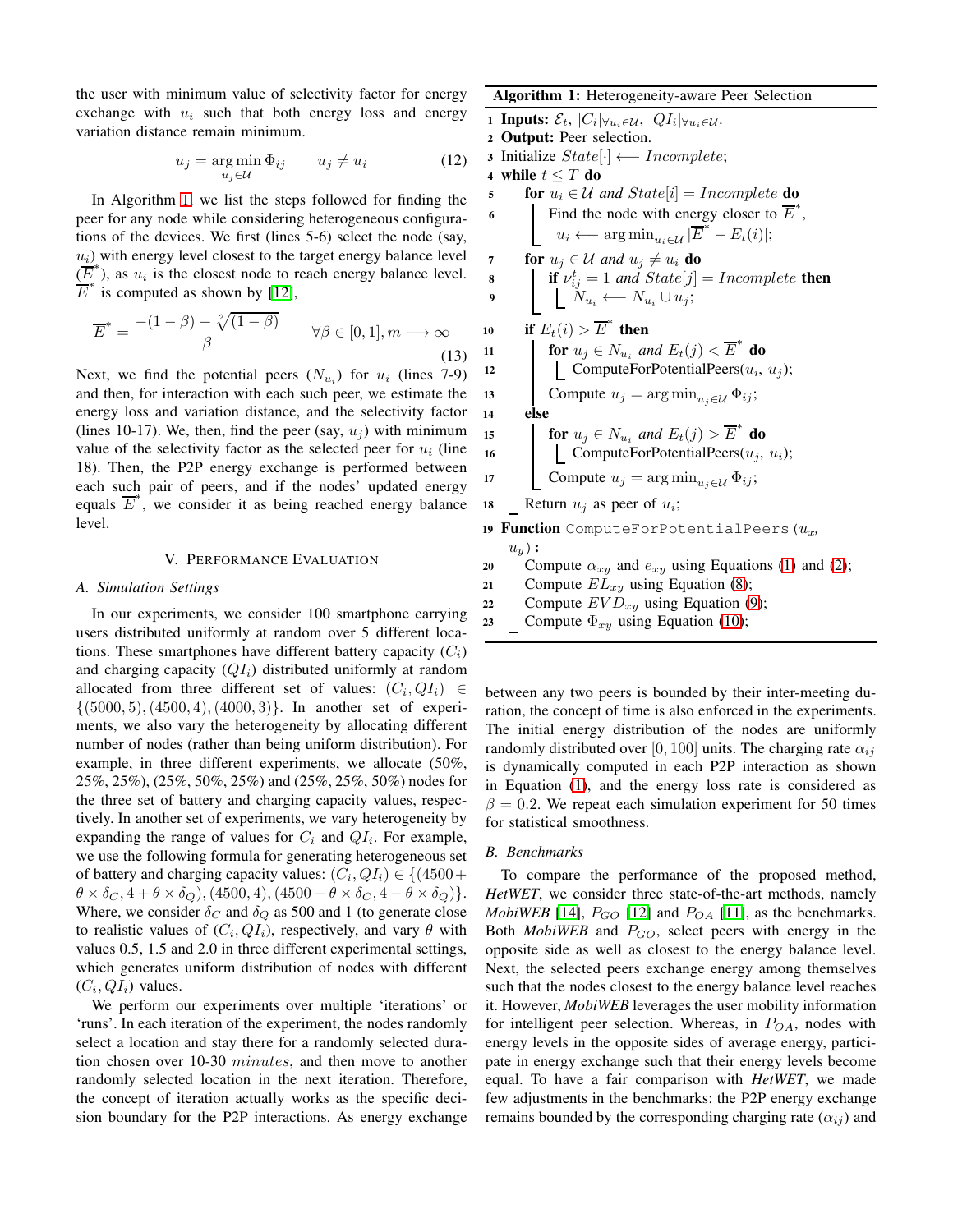inter-meeting time  $(\tau_t^{ij})$ , the nodes in  $P_{OA}$  have knowledge of average network energy.

We discuss the results of the proposed and benchmark methods using the following metrics: *total network energy*, *total energy variation distance*, *number of P2P meetings*, and *number of nodes that reached energy balance*. We also perform a sensitivity analysis and discuss the results of *total energy variation distance* varying the *heterogeneity* present in the network. We choose *total energy variation distance* as this parameter shows the quality of energy balance in the resulting network.

## *C. Results*

*1) Total network energy:* In Figure [1a,](#page-5-16) we present the results for the total network energy for the proposed and benchmark methods. The results show that *HetWET* is able to maintain an overall higher network energy over time. It is evident from the results that the proactive consideration of energy loss while selecting the peers from available heterogeneous set of potential peers in the proposed method has helped in maintaining lower energy loss in the whole network, and thus, the total network energy remains higher in *HetWET* compared to the benchmarks. In *MobiWEB* and  $P_{GO}$ , the peer selection is performed only based on their energy levels, and dynamic computation (required due to network's inherent heterogeneity) of possible energy that can be exchanged is not considered. On the other hand, in the  $P_{OA}$  method, no specific criteria is allocated for peer selection. In the initial iterations (1-10), *HetWET* shows higher energy loss due to higher number of P2P interactions performed in that duration, as shown in Figure [1c.](#page-5-16)

*2) Total energy variation distance:* Figure [1b](#page-5-16) shows the total energy variation distance in the resulting network for all the methods. The *HetWET method* is able to outperform the benchmarks. Compared to the benchmarks, the proposed method leverages the estimated total variation distance information and applies it to select peers. Also, for any P2P interaction, the computation of energy loss as well as resulting variation distance is based on their corresponding battery capacity and charging capacity. Due to these two reasons *HetWET* is able to maintain a lower energy variation distance compared to the benchmarks.

*3) Number of P2P meetings:* The results for number of P2P interactions in each iteration is shown in Figure [1c.](#page-5-16) In the initial iterations (0-5), all the methods show higher number of P2P interactions compared to the rest of the iterations. However, in *HetWET*, the number of such interactions are higher compared to the benchmarks. Thus, it is evident that the proposed method is able to promote higher number of P2P meeting opportunities. The significant decrease in energy variation distance and energy loss is also due to this higher number of interactions. As shown in Figure [1d,](#page-5-16) most number of nodes also reach energy balance in the early iterations (0-5).

*4) Number of nodes that reach energy balance:* In Figure [1d,](#page-5-16) we depict the number of nodes that reach energy balance for all the methods. The results show that in *HetWET* more number of nodes reach energy balance compared to benchmarks. Such performance is attributed to the dynamic computation of possible energy exchange, and the proactive estimation of energy loss and variation distance. As we find that a higher number of the nodes reach energy balance while maintaining lower energy variation distance, we can infer that *HetWET* provides improved energy balance quality compared to the benchmarks.

*5) Effect of heterogeneity in the network:* until now, we discussed the performance evaluation for uniform distribution of battery and charging capacity across the nodes. In the following set of experiments, to vary heterogeneity among the network, we allocate (50%, 25%, 25%), (25%, 50%, 25%) and (25%, 25%, 50%) nodes for the three set of battery and charging capacity values, respectively. We show the results for these set of experiments in Figures [2a](#page-5-17) [–2c.](#page-5-17) In another set of experiments, we vary the values of the battery and charging capacity while uniformly allocating the values to the nodes. In Section [V-A,](#page-3-2) we discuss how these values are varied w.r.t. a parameter named  $\theta$ . In Figures [3a](#page-5-18) – [3c,](#page-5-18) we show the results for these experiments for  $\theta = 0.5$  to  $\theta = 2.0$ .

Both these sets of experiments show that the proposed method is able to maintain a lower total energy variation distance compared to the benchmarks. In both set of experiments, the benchmarks also perform nearly similarly with minor variation. Such behavior is attributed to the proactive estimation of energy variation distance for the P2P interactions and the dynamic selection leveraging this information. We see that  $P_{OA}$  performs comparatively better than other two benchmarks w.r.t. energy variation distance. However,  $P_{OA}$ also results in higher energy loss and lower number of nodes reaching energy balance level.

Therefore, overall with different heterogeneous settings, we can infer that the proposed method is able to maintain a better quality of energy balance in terms of lower energy loss and variation distance, and higher number of nodes reaching the energy balance level.

### VI. CONCLUSION

<span id="page-4-0"></span>In this paper, we consider the issue of heterogeneity present among the devices participating in P2P-WET affecting the energy balance process. Specifically, we consider the heterogeneity in terms of the participating device's battery capacity and WET hardware, which determines the Qi charging capacity. We propose a method, Heterogeneity-aware Wireless Energy Transfer (HetWET), which includes a dynamic and fine-grained model of energy exchange. Our proposed method enables the nodes to explore the potential peers, and subsequently, select a peer dynamically for P2P energy exchange. Compared to the existing works, HetWET achieves improved energy balance quality w.r.t different performance metrics. Also, with varying heterogeneous settings, the proposed method is able to maintain low energy loss and energy variation distance compared to the state-of-the-art. In future, we plan to extend our work considering additional energy